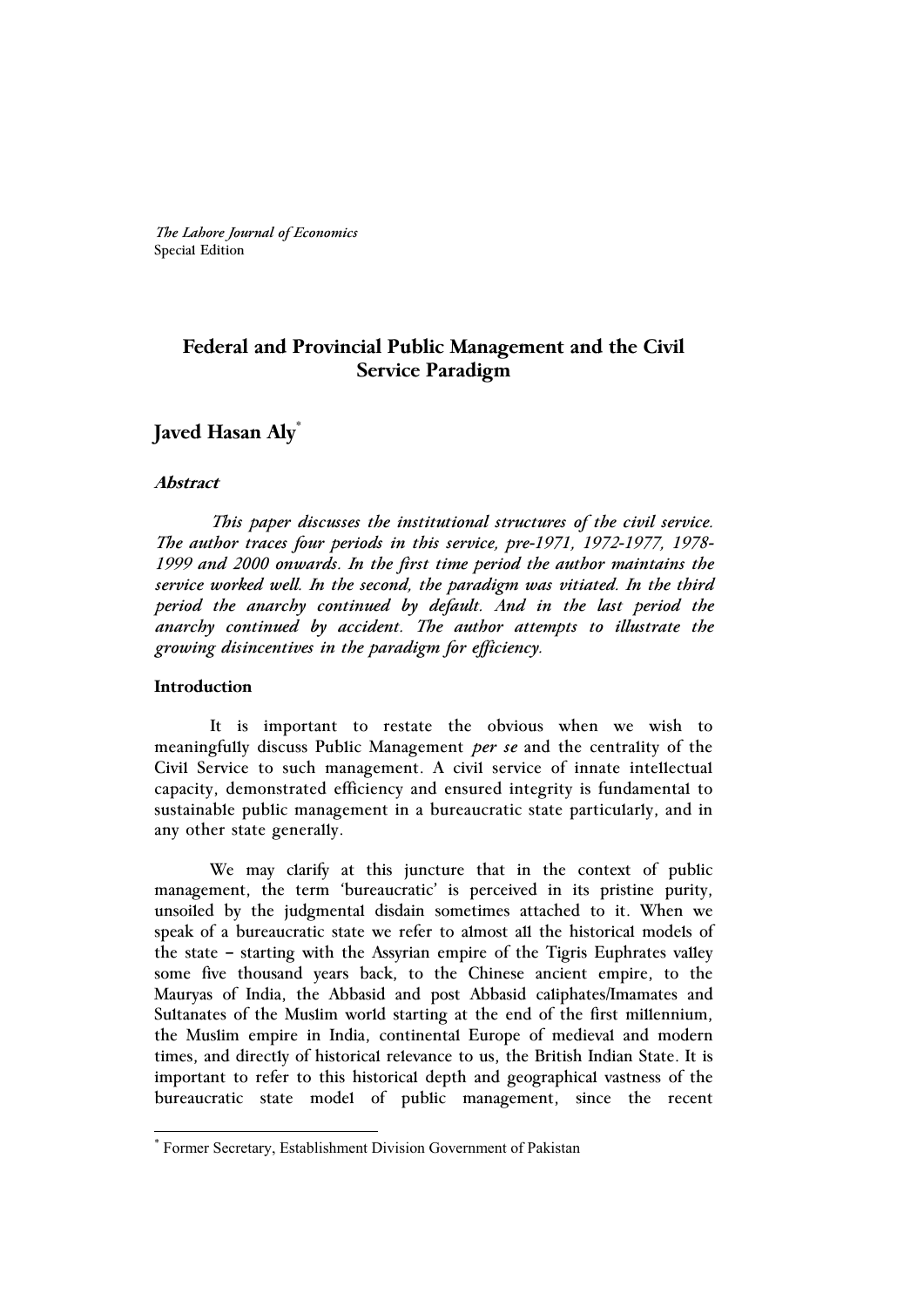*104 Javed Hasan Aly* 

experimentation of the Anglo-Saxon model in Pakistan has had its repercussions of a prolonged and painful transition. In the entire spectrum of a large, heterogeneous world, the Anglo Saxon model remains an aberration, not replicated by the British even in India. The British only incrementally reformed the Chanakya – Moghul model in India.

In the historical prototypes referred to above, the fountain head of power in a state was the king / emperor / sultan supported by a small and strong standing army. Public management in the state essentially was concerned with the collection of revenues and maintenance of law and order (including collection of intelligence). These functions were performed by carefully chosen civil servants of varying authority and superintendence, both geographically and hierarchically. The rulers recognized the usefulness of this tool - the civil servant – and, therefore, laid heavy emphasis on their capacity and commitment. The capacity was ensured by a careful selection, generally through connections, and the commitment was managed by recognizing the level of reward such civil servants deserved. As a point of reference, it may be mentioned that in the first half of the seventeenth century (circa 1638) in India, the then counterpart of a grade 17 civil servant (in charge of a hundred horsemen) was paid Rupees thirty thousand per year. The equivalent of a BS-22 Civil servant *(Punj Hazari)* was paid Rupees fifty thousand per month. These mechanisms ensured a strong, efficient civil service of integrity.

#### **Background: A civil service paradigm by design**

In order to appreciate the development of a civil service paradigm in Pakistan, it is essential to recall, in some detail, the specific background of federal and provincial public management in the geographical premises that make Pakistan now. The legacy of public management inherited by us in 1947 had incrementally evolved over more than a hundred years, as a result of a civil service paradigm by design. It did not evolve accidentally – it was meticulously designed and continually refined, again by design and not by default.

In its modern history, our public management can trace its history to the East India Company, starting with when the company exercised with full authority its secured rights to collect and administer revenues in 1772. The district became the unit of such management and the supervisor was called the 'Collector'. We notice that the civil service paradigm then introduced was by design, and in these early days, propelled by a desire to create an efficient, strong civil service of integrity. J. W. Kaye in 1853, paid the following compliments to Warren Hastings in reforming the civil service in India: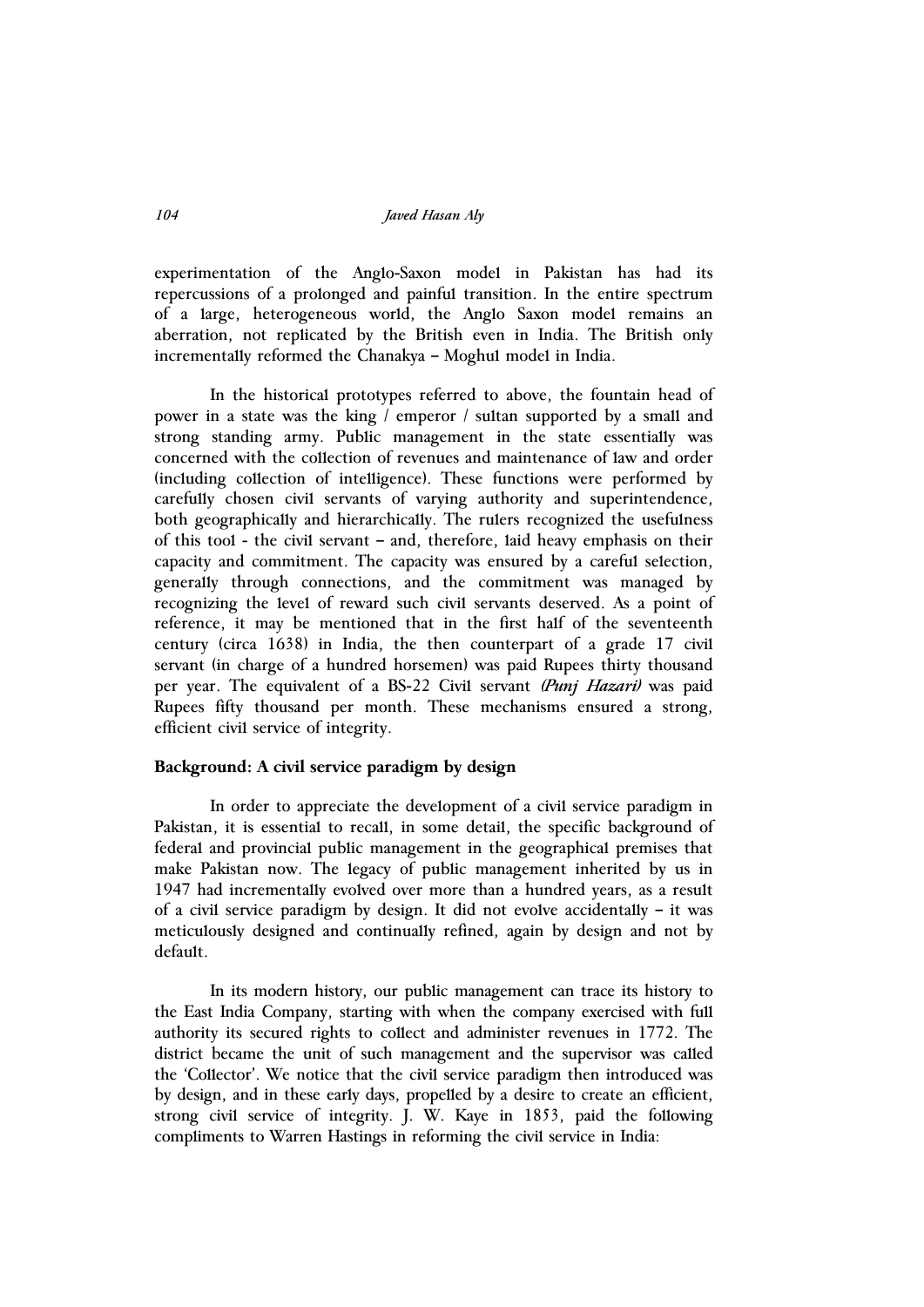"During his great experimental period of British rule, these was gradually springing up a race of trained administrators, around whom the old commercial traditions did not cling – who had not graduated in chicanery, or grown grey in fraud and corruption, and who brought to their work not only a sounder intelligence but purer moral perceptions, and a higher sense of what they owed to the people of the soil."

We can notice that efforts to streamline public management through an impeccable civil service were afoot at that early time. We may also refer to the conscious design of the civil service to situate its members in a financial environment, not of unbounded abundance, but always beyond need. While emphasizing the importance of main-streaming Indians in the civil services, Sir Thomas Munro wrote in 1821:

"There can be no hope of any great zeal for improvement when the highest acquirements can lead to nothing beyond some pretty office and can confer neither wealth nor honor. While the prospects of the natives are so bounded, every project for bettering their characters must fail; and no such project can have the smallest chance of success unless some of these objects are placed within their reach, for the sake of which men are urged to exertion in other countries."

While these measures were endeavoring to ensure efficient public management by a committed civil service characterized by integrity, a major revolutionary measure introduced in the Indian Civil Service was the selection of civil servants on merit, fairly and competitively, which was a paradigm not pursued any where else previously, except ancient China. It may be interesting to quote from a speech of 1853 by Lord Macaulay.

"These is something plausible in the proposition that you should allow him (the Governor General) to take able men where-ever he finds them. But my firm opinion is that the day on which the civil service of India ceases to be a close service, will be the beginning of an age of jobbing - the most monstrous, the most extensive and the most perilous system of abuse in the distribution of patronage that we have even witnessed. Every Governor General, would take out with him or would soon by followed by, a crowd of nephews, first and second cousins, friends, sons of friends, and political hangers-on. While every steamer arriving from the Red Sea would carry to India some adventurer bearing with him testimonials from the people of England………."

According to the Act of 1853, it was decided that recruitment to the covenanted civil service was to be made on the basis of an open competitive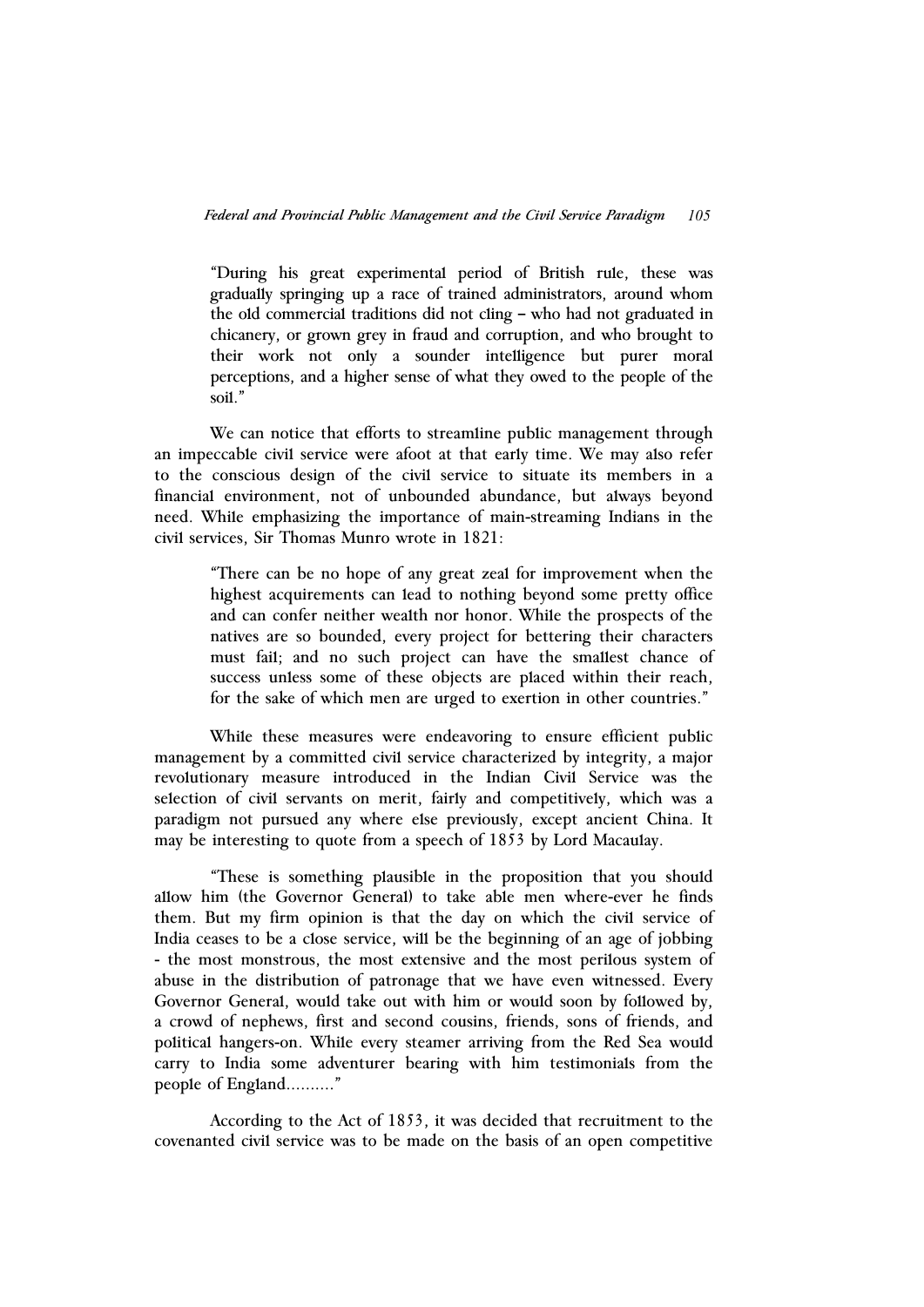examination. This was seventeen years before Gladstone could introduce this system in Britain, and perhaps, as a system, the first place in the world outside ancient China. Thus the civil service paradigm, by design, ensured quality public management.

A Public Service Commission was appointed in 1886 under the Chairmanship of Sir C.U. Aitchison. Among other steps to include 'natives' in the Indian Civil Service, the commission recommended that cadre of covenanted civil service should be reduced to an elite cadre limiting its number to only the important administrative appointments, and some smaller appointments for ensuring training for junior officers. The recommendations of the Aitchison Commission formed the main character and complexion of the ICS. Thus were laid the foundations of a strong civil service.

To recall my earlier observation that the civil services of India were designed to be staffed by men of integrity, I may quote from the report of the Islington Commission of 1917:

"Government should pay so much, and so much only to their employees as is necessary to obtain recruits of the right stamp, and then maintain them in such a degree of comfort and dignity as will shield them from temptation and keep them efficient for the term of their service."

So the civil service paradigm we inherited in 1947, was designed to serve the sovereign in London and the subjects in India effectively, efficiently – and with dedication and integrity. The paradigm ensured:

- (a) That only persons of quality and integrity formed the civil service;
- (b) Separation of functions were clearly defined and the hierarchical relationship was not adversarial but complementary in nature;
- (c) Social justice to the citizen was the primary responsibility of the civil service unless it was in conflict with the sovereign's interest; and
- (d) The concept of an elitist, generalist cadre asserted and refined its time tested value.

## **Public Sector management in Pakistan – 1947 to 1971 – Civil Service Paradigm by default**

The creation of Pakistan in 1947 was not preceded by any conscious articulation of the new and emerging demands on the civil services for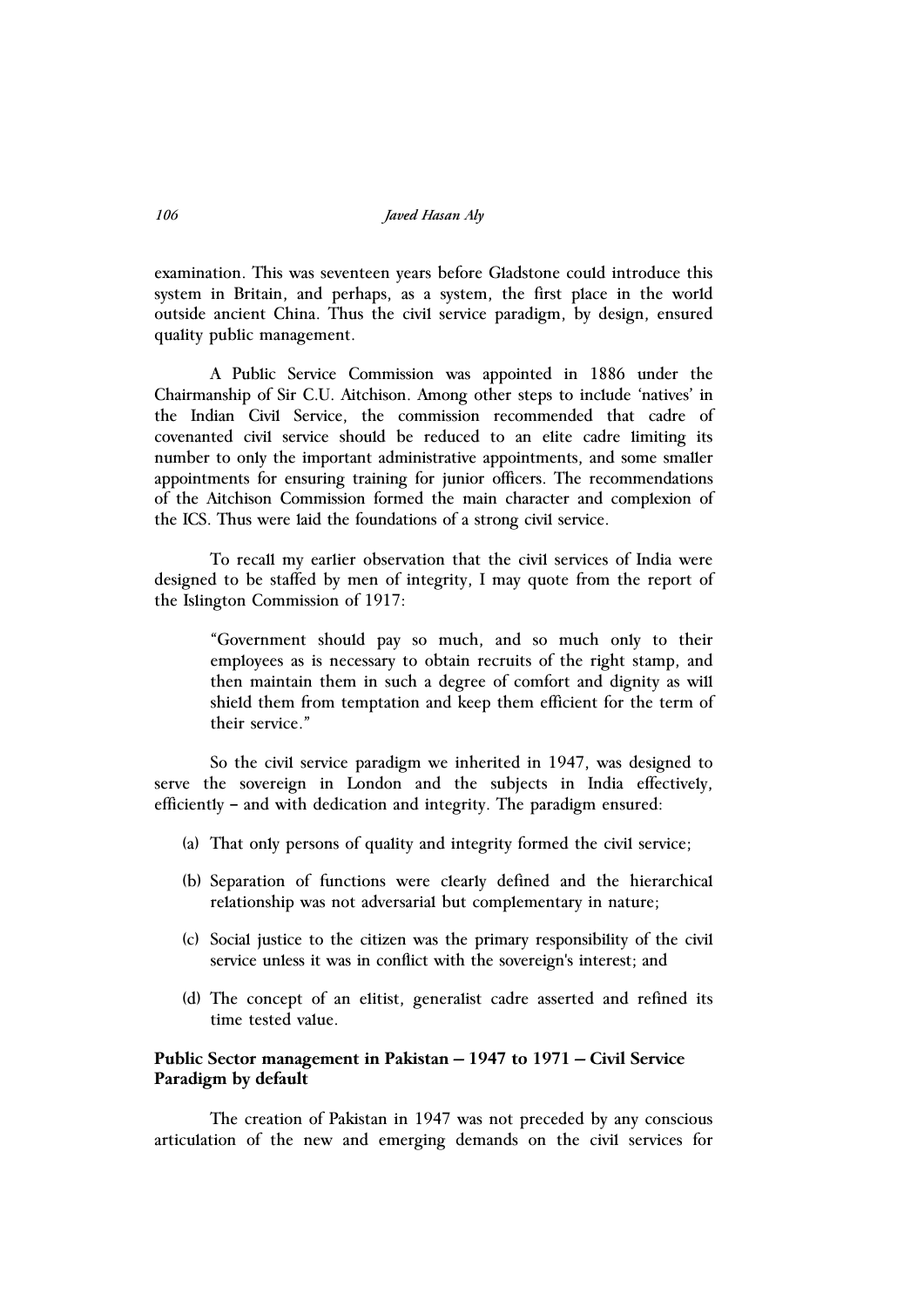public management in a sovereign state, since as late as the summer of 1946, the Cabinet Mission plan was expected to be acceptable to all protagonists of power. To be generous to the early ruling elite, the turbulent transition from dominion to sovereign state, busied the wielders of power with relief, rehabilitation, and economic and political survival. There were no formal attempts at defining a new civil service paradigm to respond to the changed environment. So from the years 1947 to 1971, we notice a civil service paradigm by default and federal and provincial public management by institutional momentum and habit. The momentum, though, did not smoothly persist and perpetuate efficient public management. It was variously and occasionally injured by neo adventurists in a suddenly new, free for all, political arena and a general lack of accountability.

A new pattern of civil service growth and conduct was not defined. The government of the day replaced the sovereign in London; the citizens remained the subjects of pre-1947. Because of an inherited strong sense of public service and general habit of integrity, a large number of civil servants continued to serve the people, but almost invariably as benefaction to subjects and not as duty to citizens – the real sovereign in an independent state. A number of civil servants arrogated to themselves direct exercise of political authority and occupied political posts. Much of the impersonality of the civil servant was lost in the bargain.

The turmoil of partition and the turbulence of transition diluted the effectiveness of the civil service, adversely affecting public management. While the public service commissions functioned out of institutional momentum, the quality of public service was otherwise affected by a lot of inductions in the civil service through the other door. The sudden vacuum in the available human resource compelled many interventions which did not help the civil service sustain its competitive character. The salaries of civil servants were considerably reduced after 14 August 1947, and thus many could not resist the temptations of settlement claims, rehabilitation works and the loopholes of a closed economy. However, when we draw a balance sheet, we see that, even by default, the civil service's public sector management was generally up to the challenges of the shocks of partition of India. The elite service, the CSP, was most imbued with the default mechanism and tried to live up to its traditions. Whether it was Akhtar Hameed Khan, or Agha Shahi, physical adversities did not inhibit them from pursuing the highest levels of commitment and efficiency in public management. A large number of civil servants worked tirelessly for Pakistan's march forward, and the paradigm in default was not a paradigm eroded like foot prints on desert sand.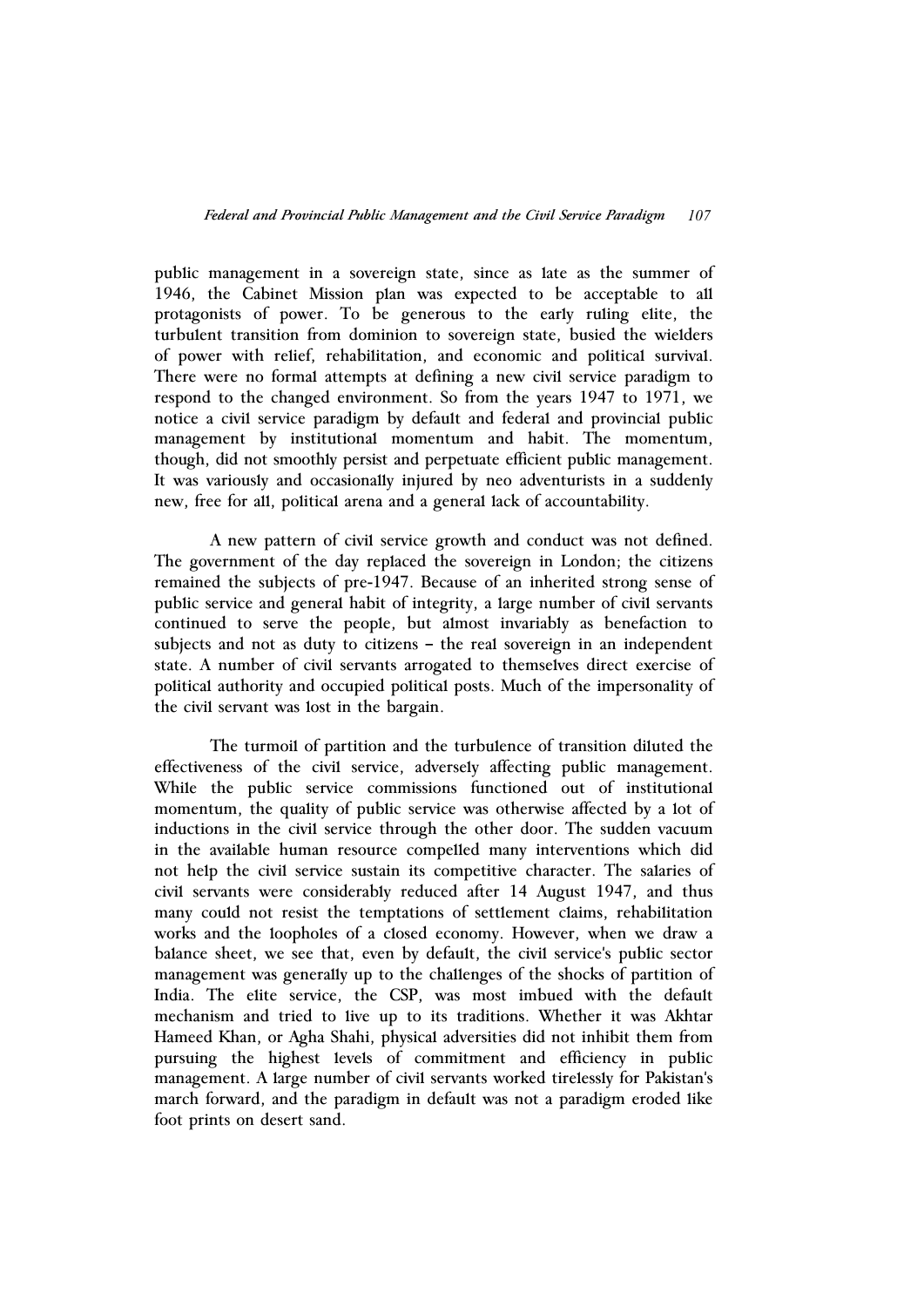*108 Javed Hasan Aly* 

## **Public Sector Management – 1972 – 1977: A civil service paradigm lost by Anarchy by Design**

1973 is, arguably, a watershed in our history, changing the course of public service in Pakistan, and the institution of the civil service in particular. The nihilist ideologues of the regime were understandably disturbed by the comfort of tradition and impatient with legacy and heritage. That they intended to build new and magnificent edifices of institutional structures for the glory of the people may be true, but posterity is unlikely to find traces of such accomplishments. However, as a first step, they began by destroying established institutions or tampering with their appearances so much as to make them unrecognizable. So, in my view, 1973-1977 is a period of anarchy by design, as far as a civil service paradigm is concerned.

As no fundamental restructuring of the civil services had been undertaken after 1947 and some civil servants had arrogated to themselves authority that belonged to the political will, a strong perception had persisted that the civil service had not been citizen friendly. Although, in the same breath we can add that neither were the politicians people friendly. The ideologues of the regime believed that the persistent civil service paradigm of default had to be destroyed and only then could it be replaced with a new paradigm responsive to the changing times. The civil service was, somewhat truly, perceived as status quo oriented and not amenable to discipline and change.

In one go, the constitutional protection available to civil servants was withdrawn, immediately hitting at the impartiality and intellectual integrity of the civil service. The nihilist agenda was immediately achieved. The civil service structures and terms of service were fundamentally altered. Perhaps the regime desired to create new and egalitarian structures, with clear cut definitions and roles. However the coming years, after 1973, did not see new structures and institutional mechanisms created, even if the inclination existed. Suddenly, the floodgates of anarchy were released onto the civil service, now a mob rather than organized groups of stratified structures.

As a result the whole body of civil servants was made vulnerable and infested with perverse incentives. The servility and obsequiousness of a civil servant was better rewarded then his or her competence and integrity. The humiliation and terror let loose on the civil servant was intended to teach them a lesson in unprincipled subordination and ingratiation. And it did. The civil service did not find any institutional support and could find cover only in patronage. And patronage had a price - integrity of all hues and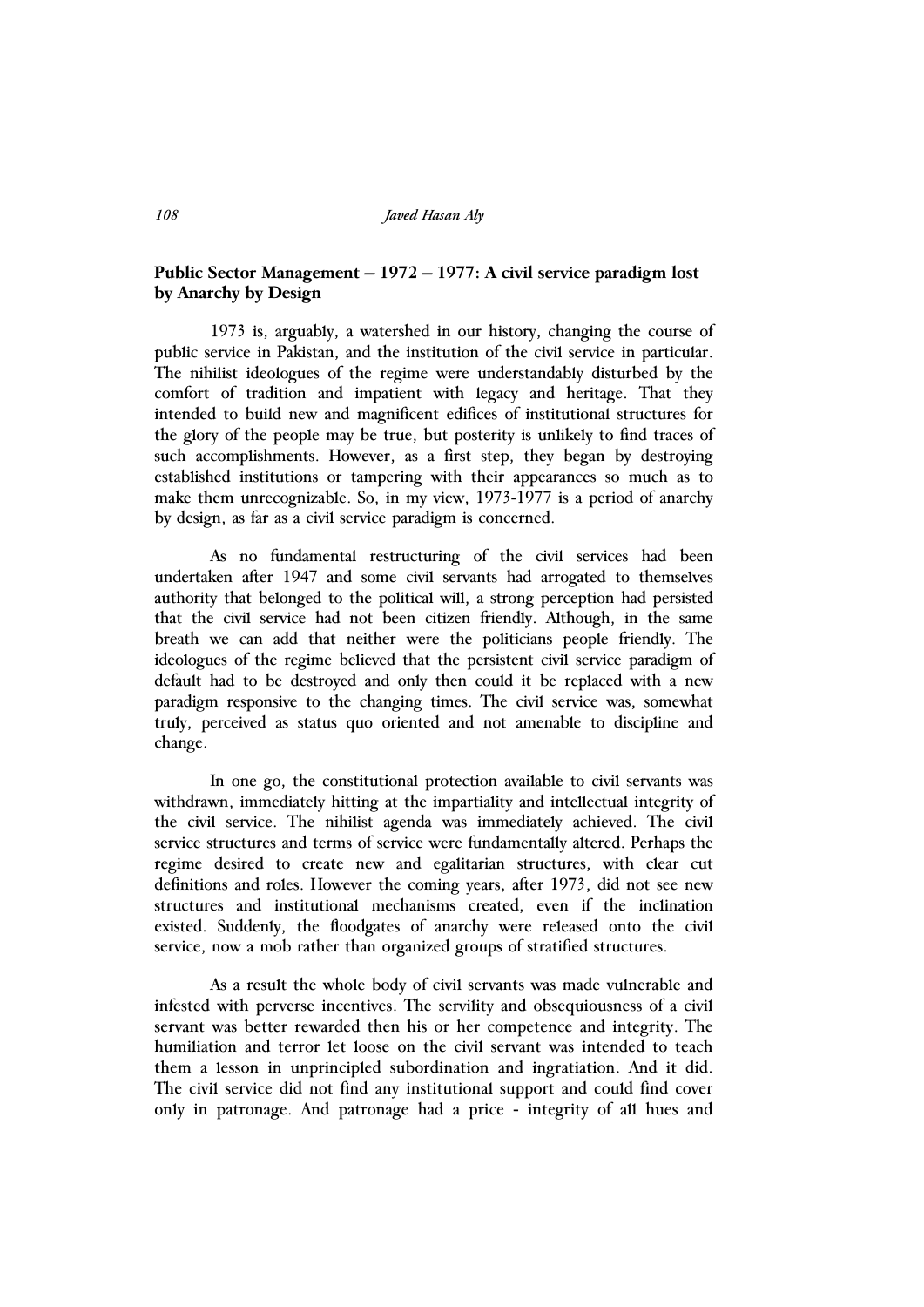types. While a few individuals still demonstrated intellectual commitments, the vast majority was required to discover a new way of life.

While the confusion created may have strengthened the politician and that is a positive step on the path of democracy – public management did not gain in efficiency. Civil servants did not always act in tandem and the individual triumphed over the group.

#### **The Civil Service Paradigm – 1978 – 1999 – Anarchy by default**

The regimes between 1978 – 1999 relished the vulnerability of the civil service and no serious and meaningful efforts were made to evolve a new civil service paradigm geared to improve public management. Most initiatives were cosmetic and temporary interventions resulting from expedience. Perverse incentives now were getting deeply embedded in the civil servants' attitude to their role in public service.

As a direct result of the 1973 changes, the best of the civil services gravitated to the provinces and policy formulation, in an otherwise centrist political dispensation, suffered grievously, finding itself the captive domain of the least gifted. Federal public management was the principal sufferer at the hands of this anarchy by default – the inheritance of the 1973 changes – which was found useful by a succession of regimes. Personal agendas could be ruthlessly pursued at the cost of the interest of the citizens, who were left mercilessly to the whims of the political bosses through the good offices of the pliant civil servants. The defencelessness of the civil services added to the autocracy of the government of the day, denying them the benefit of helpful, impartial advice for the good of the state. This paradigm shift, if it can be so called, was a boon to some highly creative civil servants who pandered to the perpetually whetting appetites of their political masters for personal aggrandizement. One such creative artist single handedly injured the vitals of our economy through such luring schemes as the Yellow cabs, the Motorway and the independent power suppliers.

## **Civil Service Paradigm – Anarchy by Accident – 2000**

Post-Oct 1999 ushered in an era of great and hectic reform activity in Pakistan. And the Devolution Plan changed the very shape – as it intended to – of public management at the sub – national and local levels. Without going into the efficacy of the Anglo Saxon model for the Pakistani social psyche, we have noticed a lot of confusion – I call it anarchy – resulting from it. The reason is not the model itself, which is academically most laudable. The reason is that it was not ushered in incrementally and the basic principles of healthy change management were not followed.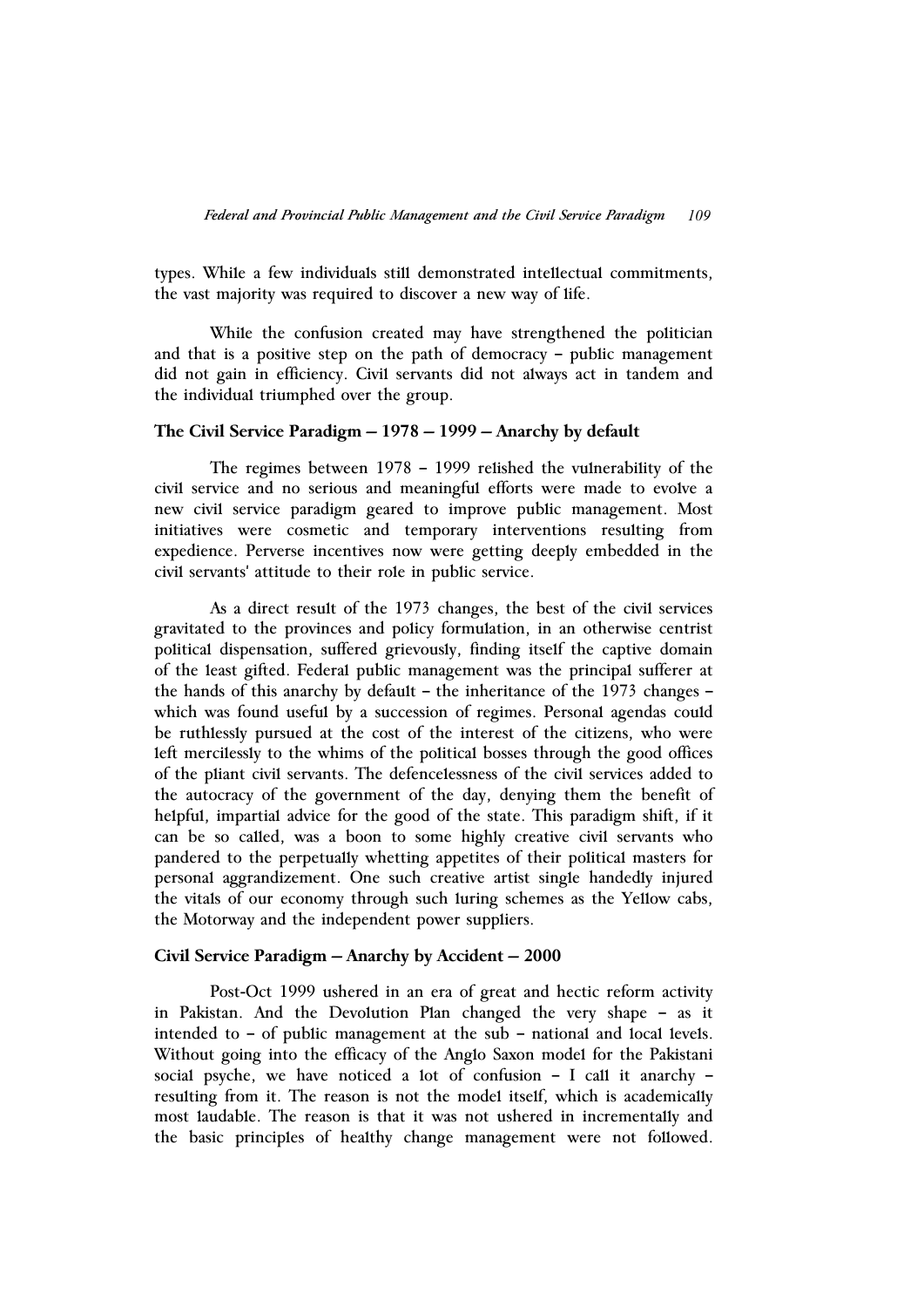*110 Javed Hasan Aly* 

Transition issues were not identified beforehand and not addressed simultaneous with change. Hence the need to make amendments to the Police Order and Local Bodies law.

A side effect of this change is the anarchy it has accidentally generated in the civil service paradigm. The elitist generalist civil service is in a quandary – for possibly the first time, top positions in the competitive CSS examination are opting for the Police as the occupation of first choice. Without in any way aiming to belittle the police service, one cannot resist asking about the size of their role in public policy issues and public policy formulation. In my view public policy formulation needs the best human resources available to a state, and this anarchy by accident is denying this privilege to the state.

## **Civil Service Paradigm – Now and the Future**

President Musharraff's role in ushering in reforms and piloting major initiatives is clearly most laudable. But since 2003, he shares discretion and oversight with the new Chief Executives – the Prime Ministers. And their commitment to reforms, particularly in the area of governance, has to move beyond the cosmetic, so that many of the reforms of 2000 to 2002 may not be undone by default. We have made great leaps in economic management, more circumstantially and environmentally compelled than by a civil service paradigm by design. The restructuring of CBR is still in its gestation period and the increase in revenues of the last few years cannot be attributed to this restructuring.

A commission on Government Reforms has been established, and we fervently hope Dr. Ishrat Hussain will live up to the hopes all of us place in him.

Politicians tend to consider a strong civil service as an affront to their discretion and authority. The history of the states of the last thousands of years teaches us the opposite. We need a strong and efficient civil service of integrity for a strong and stable political government. We therefore need to have a new civil service paradigm, by design, geared to service delivery, oversight, and policy formulation of the highest value and quality.

As a postscript, I may add, that elitism is one word too often profaned. In every society and civilization, growth is engineered by elites – be they prophets, philosophers, scientists, politicians, and even civil servants. Elitism has to be encouraged, nurtured and sustained, but elitism should be performance related – not birth related, not wealth related, not promise related and not circumstance related. The new paradigm must be focused on these objectives and like the great vizier of the Seljuqs –